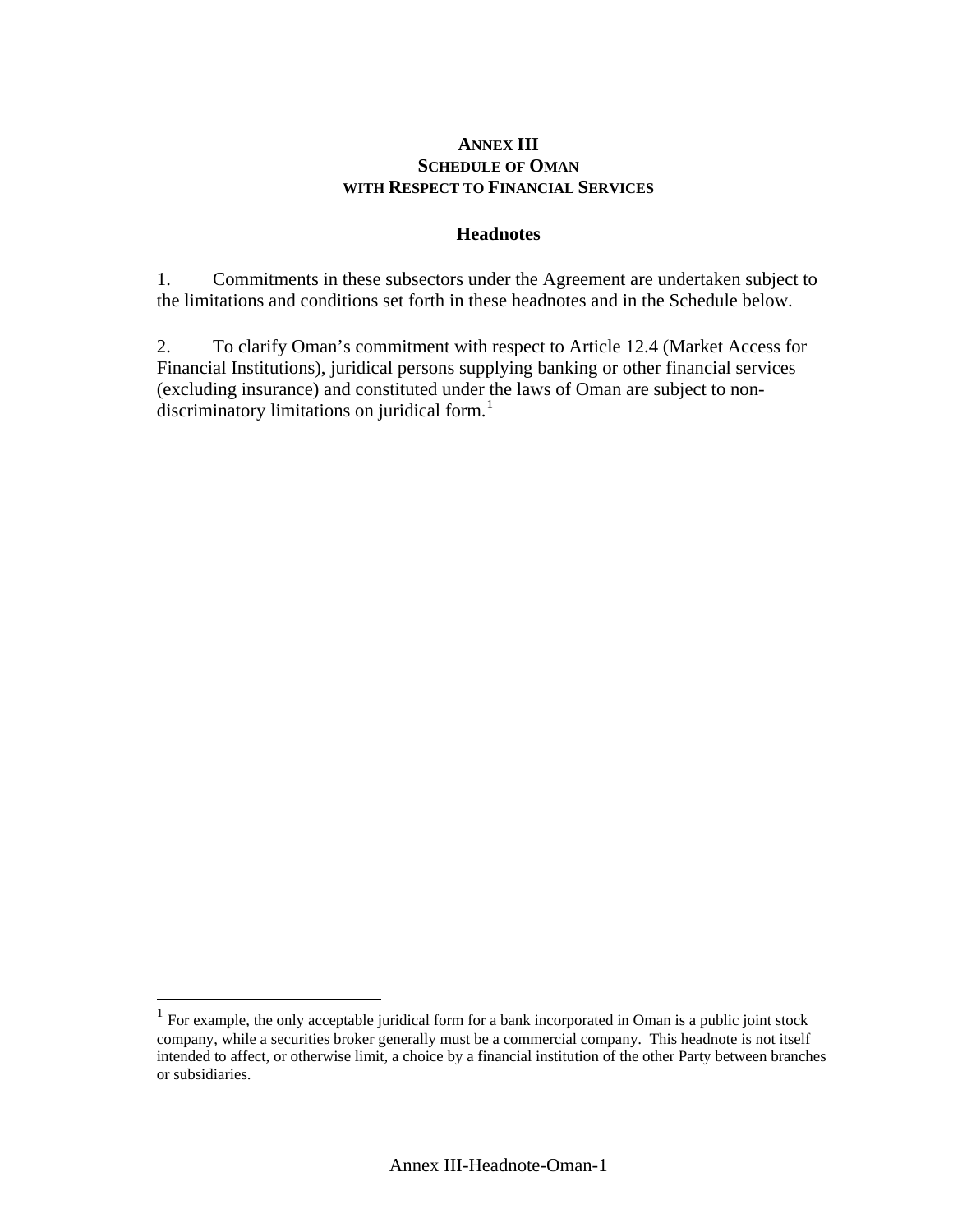## **Annex III Schedule of Oman with Respect to Financial Services Section A**

| Sector:                       | <b>Financial Services</b>                                                                                                                                                                                                   |
|-------------------------------|-----------------------------------------------------------------------------------------------------------------------------------------------------------------------------------------------------------------------------|
| <b>Sub-Sector:</b>            | Banking and Other Financial Services (Excluding Insurance)                                                                                                                                                                  |
| <b>Obligations Concerned:</b> | National Treatment (Article 12.2)                                                                                                                                                                                           |
| <b>Level of Government:</b>   | Central                                                                                                                                                                                                                     |
| <b>Description:</b>           | Foreign nationals may acquire up to 70 percent of the equity<br>of any licensed bank that is locally incorporated. This<br>limitation does not apply to wholly foreign-owned<br>subsidiaries and branches of foreign banks. |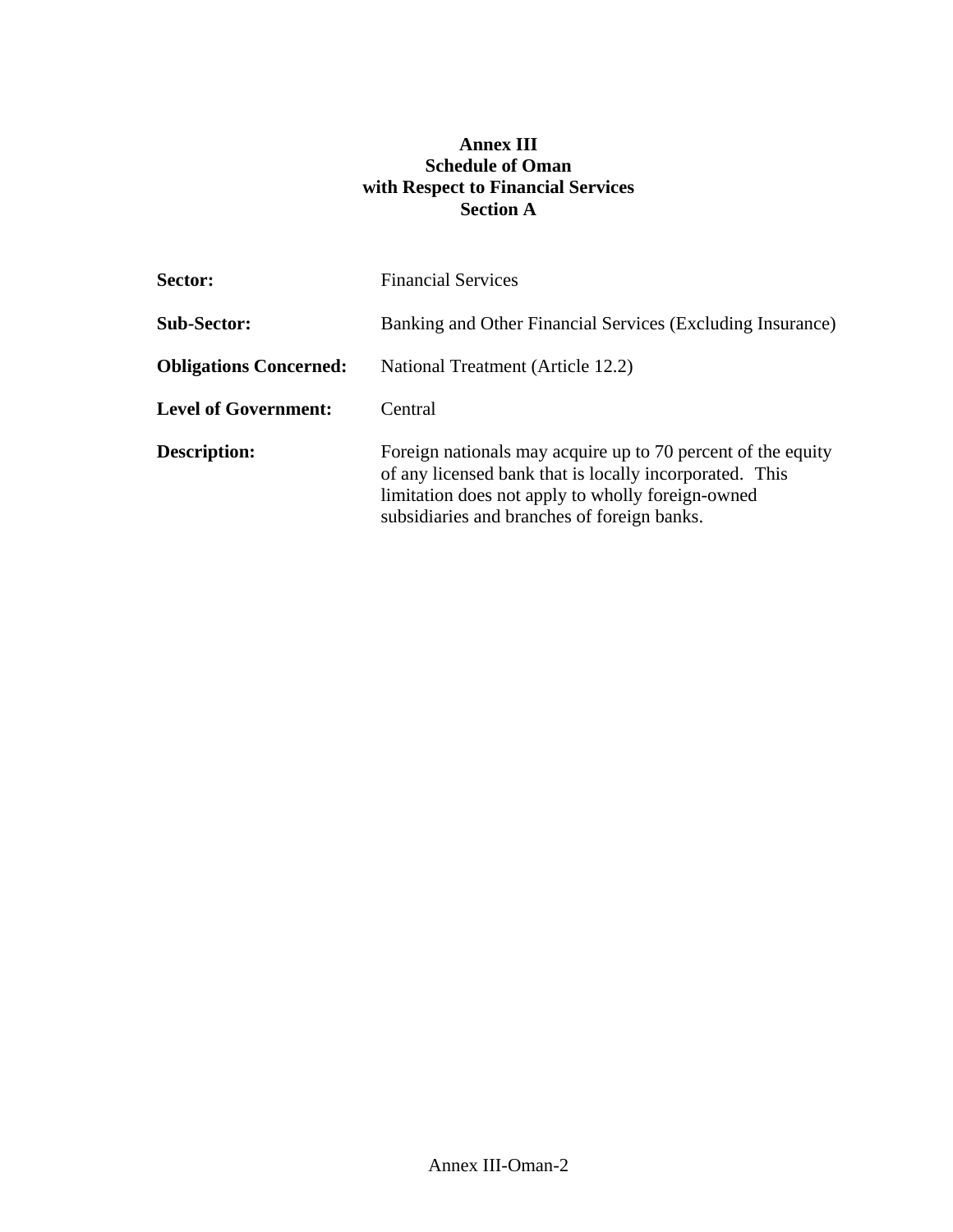| Sector:                       | <b>Financial Services</b>                                                                                                                                                                                                                                                         |
|-------------------------------|-----------------------------------------------------------------------------------------------------------------------------------------------------------------------------------------------------------------------------------------------------------------------------------|
| <b>Sub-Sector:</b>            | Banking and Other Financial Services (Excluding Insurance)                                                                                                                                                                                                                        |
| <b>Obligations Concerned:</b> | National Treatment (Article 12.2)                                                                                                                                                                                                                                                 |
| <b>Level of Government:</b>   | Central                                                                                                                                                                                                                                                                           |
| <b>Measures:</b>              | Sultani Decree No. 51/77 (Oman Housing Bank)                                                                                                                                                                                                                                      |
|                               | Sultani Decree No. 18/97 (Oman Development Bank)                                                                                                                                                                                                                                  |
| <b>Description:</b>           | Oman may grant to the Oman Housing Bank and the Oman<br>Development Bank advantages, including but not limited to<br>the following: extension of state guarantees, exemptions<br>from tax and certain prudential requirements, infusion of<br>fresh capital, and other subsidies. |